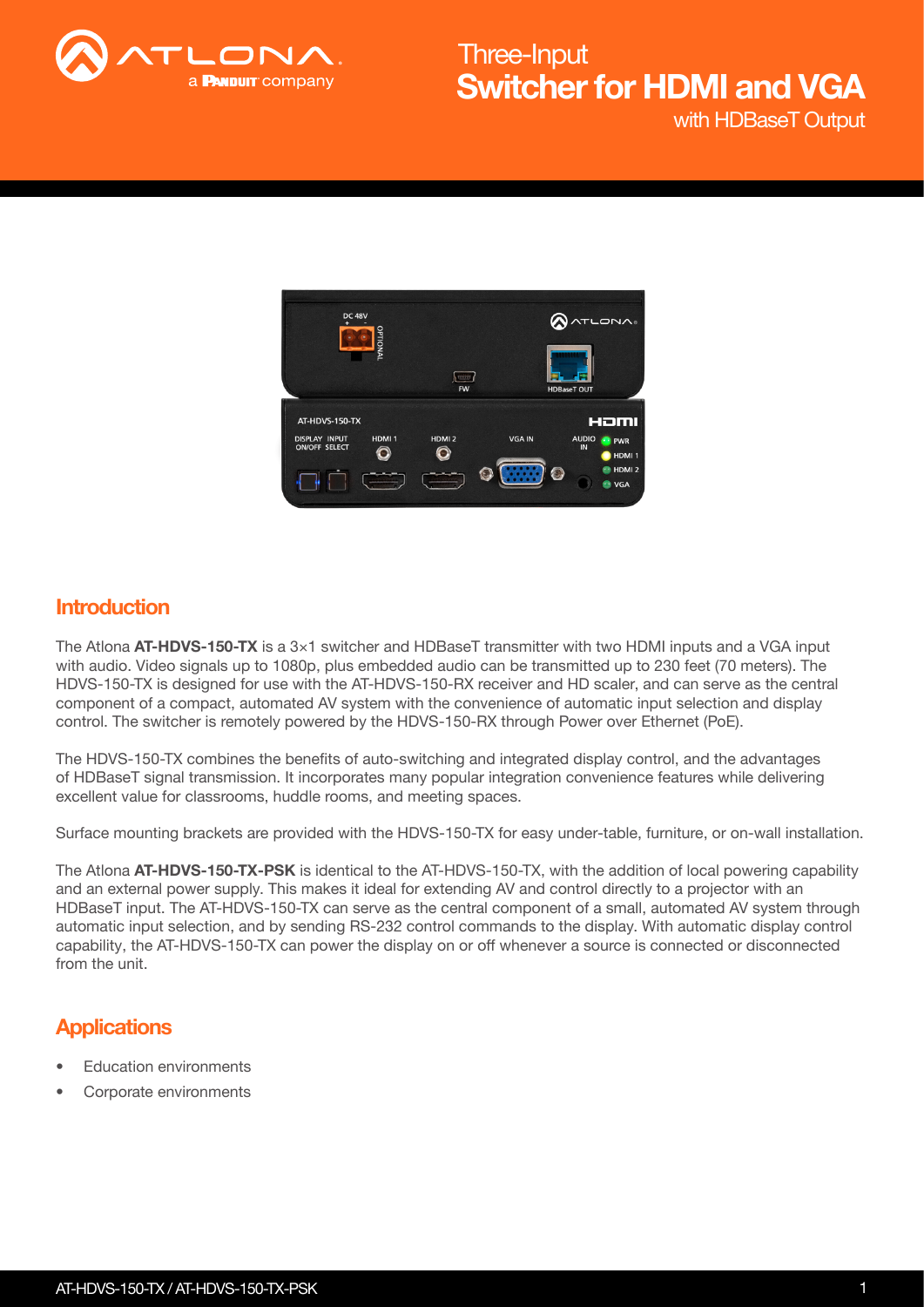

with HDBaseT Output

## Key Features

#### 3×1 HDBaseT switcher

- Features two HDMI inputs plus a VGA input with audio. $<sup>(1)</sup>$ </sup>
- Allows advanced HDMI display devices to be used with legacy VGA sources.

#### Designed for point-to-point extension to the AT-HDVS-150-RX HD scaling receiver

- Extends AV up to 230 feet (70 meters) @ 1080p or 1920×1200.
- Provides a cost-effective yet compact, automated AV system with the convenience of automatic input selection and display control.

#### Long distance HDMI extension

- Transmits AV up to 230 feet (70 meters) @ 1080p or 130 feet (40 meters) @ 4K/UHD<sup>(2)</sup> using CAT6a/7 cable
- Uses easy-to-integrate category cable for low-cost, reliable system installation

#### Remotely powered via PoE (Power over Ethernet)

- EIEEE 802.3af PoE Powered Device (PD).
- Power for transmitter is supplied by AT-HDVS-150- RX over HDBaseT.

#### Automatic input selection using hot plug detection

- Selects active input when sources are connected or if there is a change in source power status.
- Enables simplified, automatic system operation with no user intervention necessary.

#### Automatic display control (when connected to the HDVS-150-RX)

- Automatically changes display power state based on active or standby mode of the switcher (in conjunction with the HDVS-150-RX). Control signals to display are transmitted via RS-232.
- Eliminates the need for a complex control system.

#### Front panel input selection and on/off controls

- Overrides auto-switching when more than one active source is present.
- Simple manual operation allows presenter to maintain control of AV system.

#### Field-updatable firmware

- Rear panel USB port provides an easy means for device updates.
- Ensures long-term system return on investment.

#### Front panel power and input selection status LEDs

- LED indicators provide power and input selection status information.
- Provides easy setup and troubleshooting.

#### Included accessories

- User guide and surface mounting brackets.
- Power supply (AT-HDVS-150-TX-PSK only) ideal for point-to-point installations with an HDBaseTequipped projector.

#### Award-winning 10 year limited product warranty

- Ensures long-term product reliability and performance in commercial and residential systems.
- Specify, purchase, and install with confidence.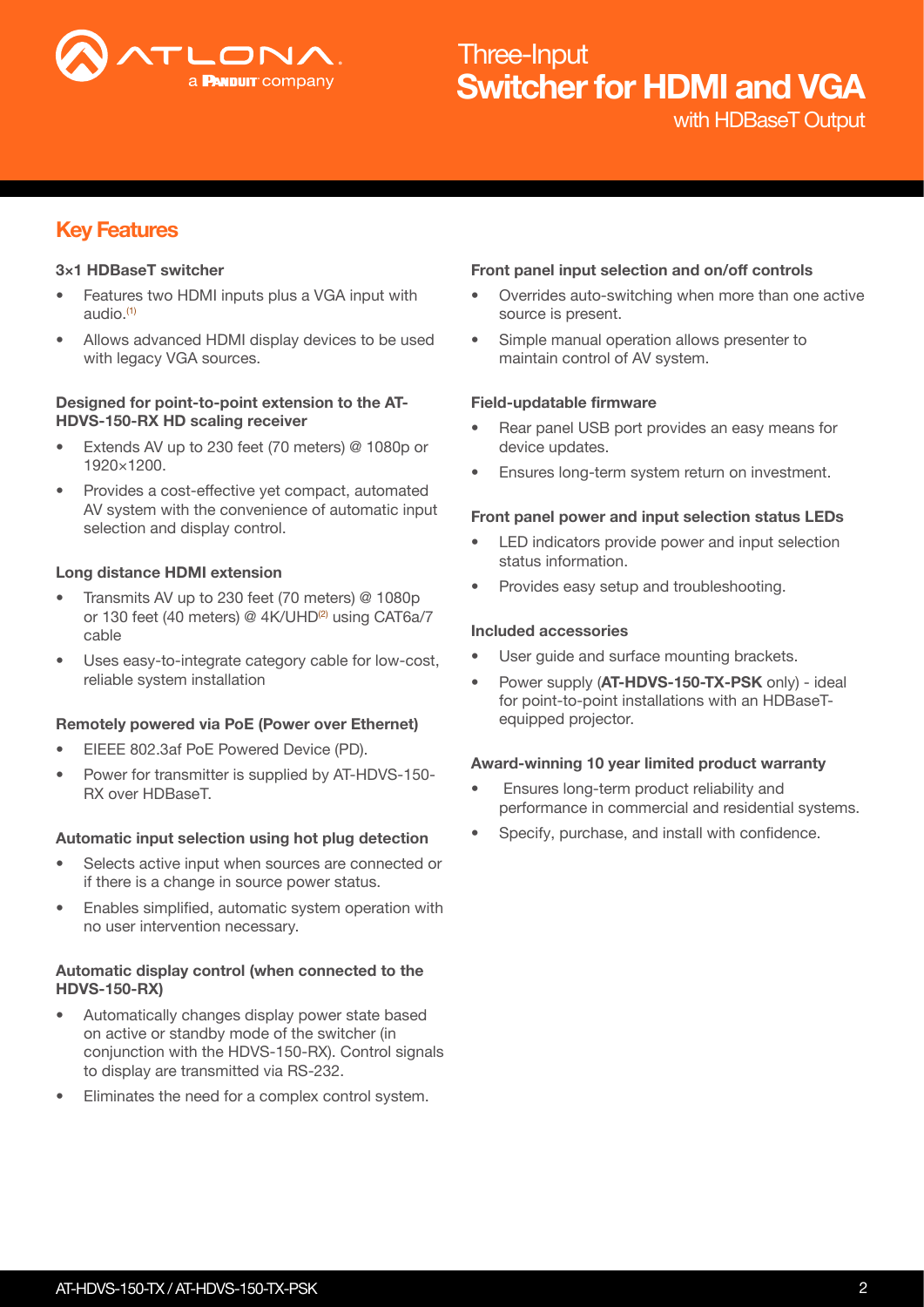

with HDBaseT Output

## **Specifications**

| Video                                                     |                                                                                                                                      |    |                                                                                |    |  |
|-----------------------------------------------------------|--------------------------------------------------------------------------------------------------------------------------------------|----|--------------------------------------------------------------------------------|----|--|
| Signal                                                    | <b>HDMI</b>                                                                                                                          |    |                                                                                |    |  |
| <b>Copy Protection</b>                                    | HDCP 1.4                                                                                                                             |    |                                                                                |    |  |
| <b>Pixel Clock</b>                                        | 300 MHz                                                                                                                              |    |                                                                                |    |  |
| UHD/HD/SD                                                 | 4096x2160@60(3)/50/30/25/24Hz<br>3840×2160@60(3)/50/30/25/24Hz<br>1080p@60/59.9/50/30/29.97/25/<br>24/23.98Hz<br>1080i@30/29.97/25Hz |    | 720p@60/59.94/50Hz<br>576p@50Hz<br>576i@25Hz<br>480p@60/59.96Hz<br>480i@30Hz   |    |  |
| <b>VESA</b><br>All resolutions are 60Hz                   | 2560×1600<br>2048×1536<br>1920×1200<br>1680×1050<br>1600×1200<br>1440×900<br>1400×1050<br>1280×1024                                  |    | 1280×800<br>1366×768<br>1360×768<br>1152×864<br>1024×768<br>800×600<br>640×480 |    |  |
| <b>Color Space</b>                                        | <b>YUV, RGB</b>                                                                                                                      |    |                                                                                |    |  |
| Chroma Subsampling                                        | 4:4:4, 4:2:2, 4:2:0                                                                                                                  |    |                                                                                |    |  |
| <b>Color Depth</b>                                        | 8-bit, 10-bit, 12-bit                                                                                                                |    |                                                                                |    |  |
| <b>Audio</b>                                              |                                                                                                                                      |    |                                                                                |    |  |
|                                                           |                                                                                                                                      |    |                                                                                |    |  |
| <b>HDMI</b>                                               | <b>PCM 2.0</b>                                                                                                                       |    |                                                                                |    |  |
| <b>Bit Depth</b>                                          | up to 24-bit                                                                                                                         |    |                                                                                |    |  |
| Sample Rate                                               | 32 kHz, 44.1 kHz, 48 kHz, 88.2 kHz, 96 kHz, 176.4 kHz, 192 kHz                                                                       |    |                                                                                |    |  |
|                                                           |                                                                                                                                      |    |                                                                                |    |  |
| <b>CEC</b>                                                |                                                                                                                                      |    |                                                                                |    |  |
| Port                                                      | 1 x HDMI, Type A, 19-pin female                                                                                                      |    |                                                                                |    |  |
| <b>Triggering</b>                                         | <b>RS-232</b>                                                                                                                        |    |                                                                                |    |  |
| <b>Resolution / Distance</b>                              | 4K/UHD - Feet / Meters                                                                                                               |    | 1080p - Feet / Meters                                                          |    |  |
| <b>HDMI IN</b>                                            | 15                                                                                                                                   | 5  | 30                                                                             | 10 |  |
|                                                           |                                                                                                                                      |    |                                                                                |    |  |
| CAT <sub>5e</sub>                                         | 115                                                                                                                                  | 35 | 200                                                                            | 60 |  |
| CAT6/6a/7                                                 | 130                                                                                                                                  | 40 | 230                                                                            | 70 |  |
|                                                           |                                                                                                                                      |    |                                                                                |    |  |
| <b>Buttons and Indicators</b>                             |                                                                                                                                      |    |                                                                                |    |  |
| <b>Buttons:</b><br>DISPLAY ON/OFF,<br><b>INPUT SELECT</b> | 2 x push buttons, momentary, tact-type                                                                                               |    |                                                                                |    |  |
| <b>Indicators:</b><br>PWR, HDMI 1, HDMI 2, VGA            | 4 x LED, green                                                                                                                       |    |                                                                                |    |  |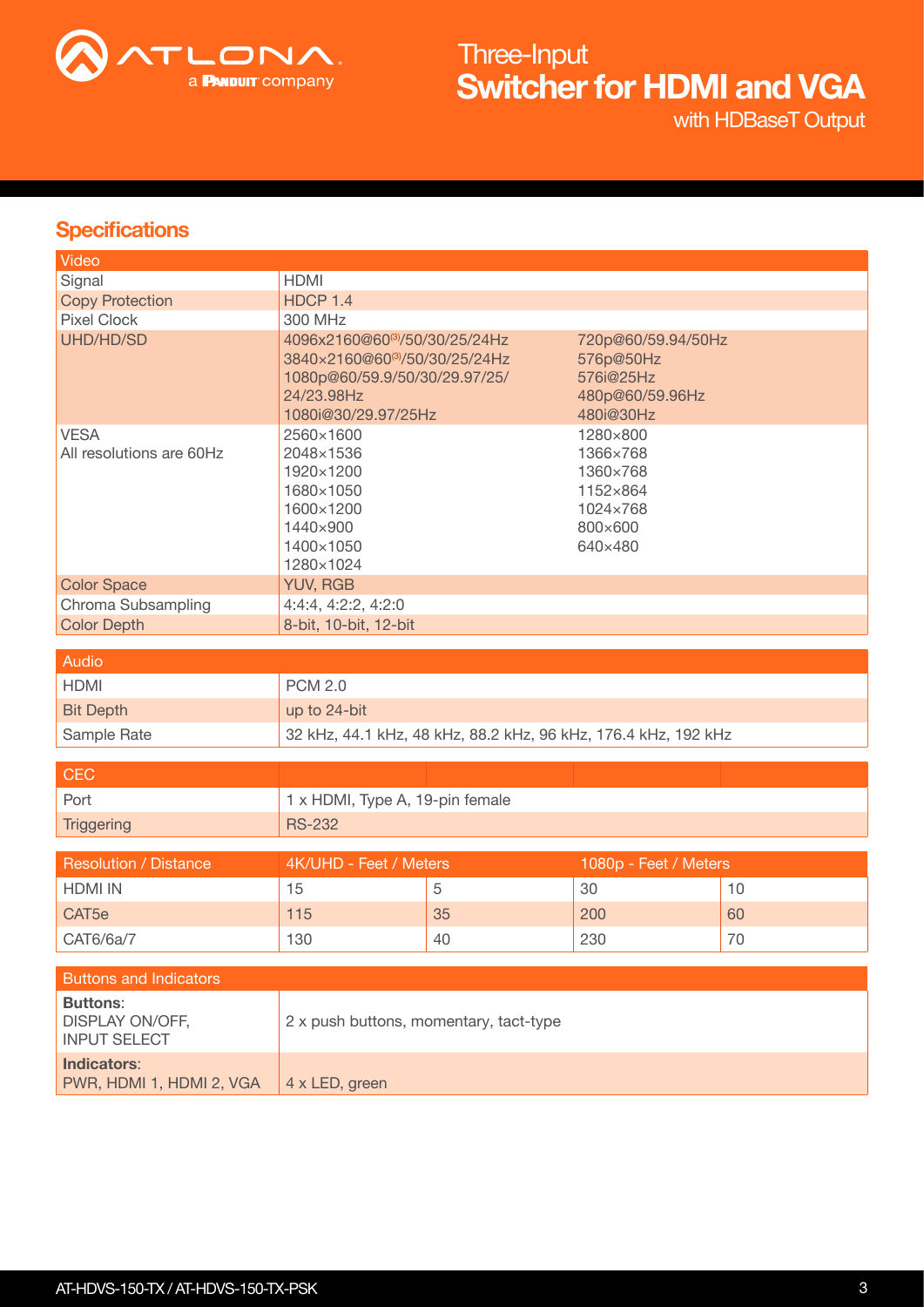

with HDBaseT Output

| <b>Connectors</b>                                       |                                                    |                                                             |  |  |
|---------------------------------------------------------|----------------------------------------------------|-------------------------------------------------------------|--|--|
| <b>HDMI IN</b>                                          | 2 - Type A, 19-pin female                          |                                                             |  |  |
| <b>VGA IN</b>                                           | 1 - 15-pin, VESA female                            |                                                             |  |  |
| <b>HDBaseT OUT</b>                                      | $1 - RJ45$                                         |                                                             |  |  |
| <b>AUDIO IN</b>                                         | 1 - 3.6 mm, stereo                                 |                                                             |  |  |
| DC 48V (PSK only)                                       | 1 - 2-pin, captive screw                           |                                                             |  |  |
| Environmental                                           |                                                    |                                                             |  |  |
|                                                         |                                                    |                                                             |  |  |
| <b>Operating Temperature</b>                            | +32 to +122 $^{\circ}$ F<br>0 to $+50$ °C          |                                                             |  |  |
| <b>Storage Temperature</b>                              | -4 to +140 $^{\circ}$ F<br>-20 to +60 $^{\circ}$ C |                                                             |  |  |
| <b>Operating Humidity (RH)</b>                          | +20 to +90%, non-condensing                        |                                                             |  |  |
|                                                         |                                                    |                                                             |  |  |
| Power                                                   | AT-HDVS-150-TX                                     | AT-HDVS-150-TX-PSK                                          |  |  |
| Consumption                                             | 18.7 W (when paired)                               | 18.7 W (when paired)                                        |  |  |
| <b>Idle Consumption</b>                                 | N/A                                                | 22 W                                                        |  |  |
| Supply                                                  | N/A                                                | Input: 100 - 240 V AC, 50/60 Hz<br>Output: 48 V DC, 3.125 A |  |  |
| <b>Safety</b>                                           | N/A                                                | CE, FCC, cULus                                              |  |  |
|                                                         |                                                    |                                                             |  |  |
| Dimensions (H x W x D)                                  | <b>Inches</b>                                      | <b>Millimeters</b>                                          |  |  |
| Unit                                                    | $1.50 \times 5.00 \times 4.02$                     | 38 x 127 x 102                                              |  |  |
| <b>Power Supply (AT-PS-</b><br>48083-D3) <sup>(4)</sup> | 1.42 x 1.81 x 4.41                                 | 36 x 46 x 112                                               |  |  |
|                                                         |                                                    |                                                             |  |  |
| Weight                                                  | Pounds                                             | Kilograms                                                   |  |  |
| Device                                                  | 0.64<br>0.29                                       |                                                             |  |  |
| Certification                                           |                                                    |                                                             |  |  |
| Device                                                  | CE, RoHS, FCC                                      |                                                             |  |  |

## **Footnotes**

(1) Audio signals will not pass without an accompanying video signal.

- (2) Allows 4K/UHD transmisstion when used with a compatible HDBaseT receiver.
- (3) 4096×2160@50/60Hz & 3840×2160@50/60Hz supported @ chroma subsampling 4:2:0 8-bit only.
- (4) Only included with AT-HDVS-150-TX-PSK.